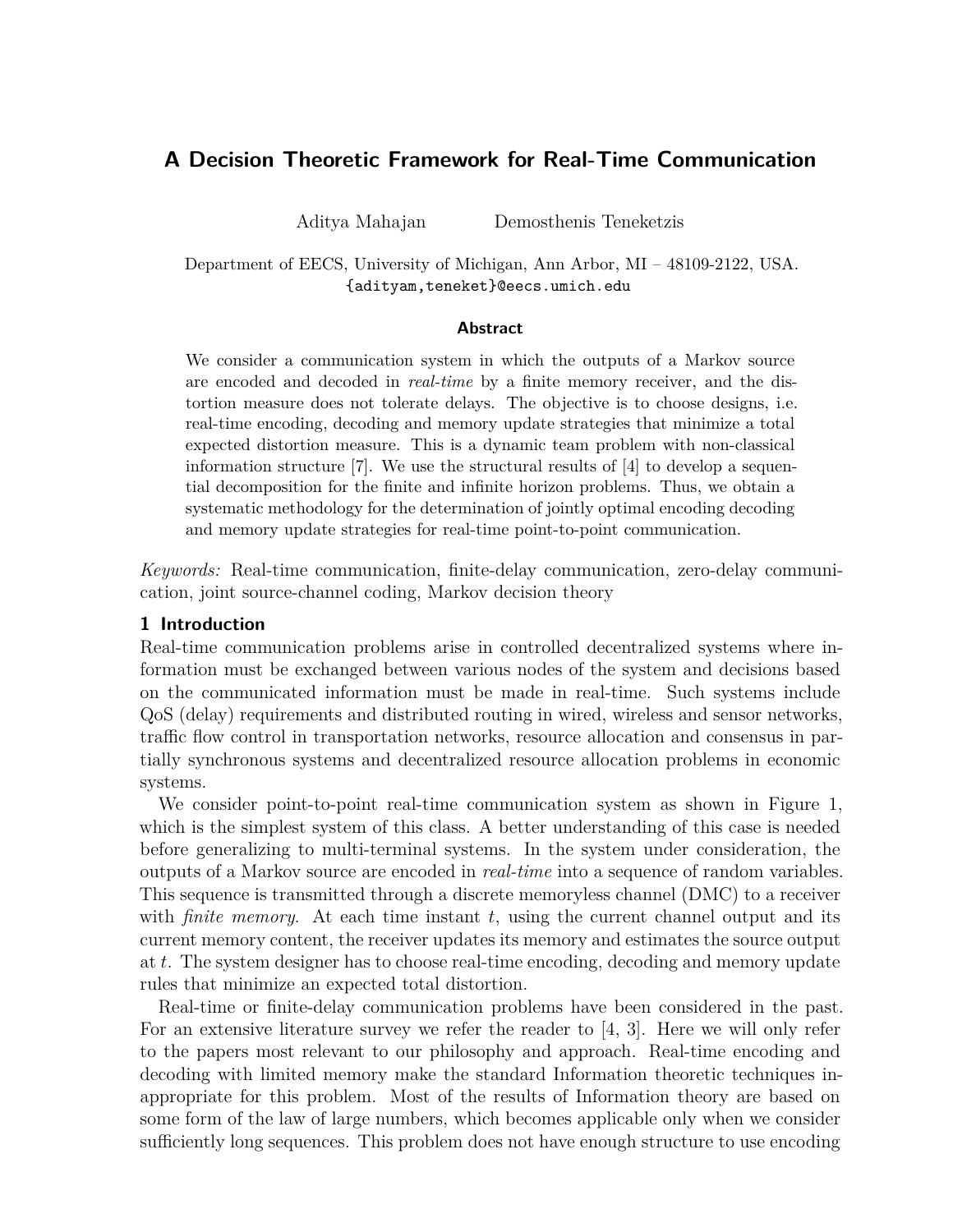

<span id="page-1-0"></span>**Figure 1:** Real-Time Communication System

and decoding of typical sequences. Hence, we consider a decision theoretic approach to the problem.

Decision theoretic approaches to real-time communication similar in spirit to ours have appeared in [\[11,](#page-9-3) [1,](#page-9-4) [5,](#page-9-5) [2,](#page-9-6) [4\]](#page-9-1). Real-time communication problems for noiseless channel were studied in [\[11,](#page-9-3) [1\]](#page-9-4). Real-time encoding decoding problems for a noisy channel and noiseless feedback were studied in [\[5,](#page-9-5) [2\]](#page-9-6). These problems share a common feature that at every stage the encoder has perfect knowledge of the information available to the decoder/receiver. The case of a noisy channel and no feedback does not share this feature. Real-time communication through noisy channels and no feedback was investigated in [\[4\]](#page-9-1) and structural results for optimal real-time encoding and decoding strategies were obtained. However, to the best of our knowledge, the problem of obtaining jointly optimal real-time encoders, decoders and memory update rules has not been considered by anyone so far. In this paper we present a methodology for this joint optimization. We present the key ideas and fundamental results here, and refer the reader to [\[3\]](#page-9-2) for details and extensions.

The remainder of the paper is organized as follows. In Section [2](#page-1-1) we formally define the problem, in Section [3](#page-3-0) we restate the structural results of [\[4\]](#page-9-1), in Section [4](#page-4-0) we present the joint optimization of encoder, decoder and memory update. In Sections [5](#page-7-0) and [6](#page-8-0) we consider the finite and infinite horizon time homogeneous cases. We discuss some salient points in Section [7](#page-9-7) and conclude in Section [8.](#page-9-8)

**Notation:** When using English letters to represent a variable, we use the standard notation of using uppercase letters  $(X, Y, Z)$  for denoting random variables and lowercase letters for denoting their realization  $(x, y, z)$ . While representing a function of random variables as a random variable  $(P_M, P_{Y,M})$ , we use a tilde above the variable to denote its realization  $(\widetilde{P}_M, \widetilde{P}_{Y,M})$ . When using Greek letters to represent a random variable  $(\pi, \varphi)$ , we use a tilde above the variable to denote its representation  $(\tilde{\pi}, \tilde{\varphi})$ . We also use the standard short-hand notation of  $x_s^t$  to represent the sequence  $x_s, \ldots, x_t$ ,  $x_1^t$  is abbreviated to  $x<sup>t</sup>$  and similar notation for random variables and functions.

#### <span id="page-1-1"></span>**2 Problem Formulation**

We now give a formal description of the problem under consideration. Consider a discrete time communication system shown in Figure [1.](#page-1-0) A first order Markov source produces a random sequence  $X_1, \ldots, X_T$ . For simplicity of exposition we assume that  $X_t$  belongs to a finite alphabet  $\mathcal{X} \triangleq \{ 1, \ldots, |\mathcal{X}| \}.$ 

At each stage t, the encoder can transmit a symbol  $Z_t$  taking values in a finite alphabet  $\mathcal{Z} \triangleq \{1, \ldots, |\mathcal{Z}|\}\.$  This encoded symbol must be generated in real-time, i.e.,

$$
Z_t = c_t(X_1, ..., X_t), \t t = 1, ..., T,
$$
\t(1)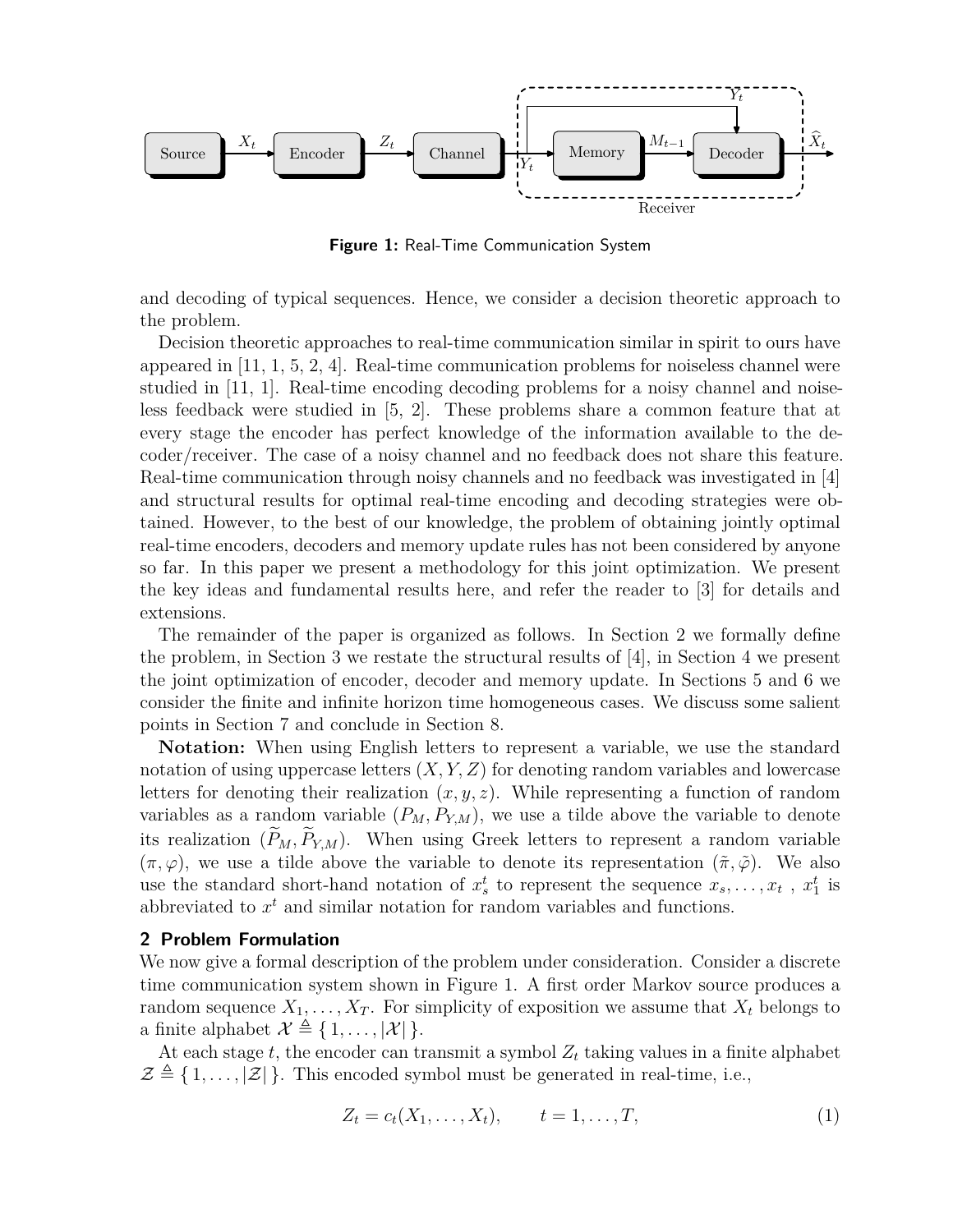and transmitted through a  $|\mathcal{Z}|$ -input  $|\mathcal{Y}|$ -output discrete memoryless channel producing the sequence  $\{Y_1, \ldots, Y_T\}$ , with each  $Y_t$  belonging to an alphabet  $\mathcal{Y} \triangleq \{1, \ldots, |\mathcal{Y}|\}$ . The transition probabilities of the channel is given by

$$
Pr(y_t | x^t, z^t, y^{t-1}) = Pr(y_t | z_t) = P_t(y_t, z_t).
$$
\n(2)

At the receiver, the most that could be accessible at stage t is the subsequence  $Y_1, \ldots, Y_t$ . However, we assume that the receiver has a memory of  $log_2|M|$  bits. So, after some time, all the past observations can not be stored and the receiver must selectively *shed* information. We model this by assuming that the contents of the memory belong to a finite alphabet  $\mathcal{M} \triangleq \{1, \ldots, |\mathcal{M}|\}\$ . The memory is arbitrarily initialized with  $M_0 = 1$ and then updated at each stage according to the rule

$$
M_t = l_t(Y_t, M_{t-1}), \qquad t = 1, \dots, T-1.
$$
\n(3)

The objective of the decoder is to generate an estimate of the source output in realtime. This estimate  $\widehat{X}_t$  has to be generated from the present channel output  $Y_t$  and the memory contents  $M_{t-1}$ , by some decoding rule, i.e.,

$$
\hat{X}_t = g_t(Y_t, M_{t-1}), \qquad t = 1, \dots, T.
$$
\n(4)

The performance of the system is defined by way of a sequence of distortion functions. For each t,  $\rho_t : \mathcal{X} \times \mathcal{X} \to [0, \infty)$ . is given. Then,  $\rho_t(X_t, X_t)$  measures the distortion at stage t.

A choice  $(c, g, l)$  of decision rules for all stages is called a *design*, where  $c \triangleq (c_1, \ldots, c_T)$ ,  $g \triangleq (g_1, \ldots, g_T)$  and  $l \triangleq (l_1, \ldots, l_{T-1})$ . The performance of a design is quantified by the expected distortion under that design, which is given by

<span id="page-2-0"></span>
$$
\mathcal{J}(c,g,l) \triangleq \mathbb{E}\left\{\left.\sum_{t=1}^T \rho_t(X_t,\widehat{X}_t)\right| c,g,l\right\}.
$$
 (5)

<span id="page-2-1"></span>The optimization problem that we consider is as follows:

**Problem 1.** *Assume that the encoder and the receiver know the statistics of the source (i.e. PMF of*  $X_1$  *and the transition probabilities*  $P_{X_{t+1}|X_t}$ *), the channel transition matrix*  $P_t$ , the distortion function  $\rho_t(\cdot, \cdot)$  and a time horizon T. Choose a design  $(c^*, g^*, l^*)$  that *is optimal with respect to the performance criterion of* [\(5\)](#page-2-0)*, i.e.,*

$$
\mathcal{J}(c^*, g^*, l^*) = \mathcal{J}^* \triangleq \min_{\substack{c \in \mathscr{C}^T \\ g \in \mathscr{G}^T \\ l \in \mathscr{L}^{T-1}}} \mathcal{J}(c, g, l), \tag{6}
$$

where  $\mathscr{C}^T \triangleq \mathscr{C}_1 \times \cdots \times \mathscr{C}_T$ , where  $\mathscr{C}_t$  is the family of functions from  $\mathcal{X}^t \to \mathcal{Z}$ ,  $\mathscr{G}^T \triangleq$  $\mathscr{G} \times \cdots \times \mathscr{G}$  *(T-times), where*  $\mathscr{G}$  *is the family of functions from*  $\mathcal{Y} \times \mathcal{M} \to \mathcal{X}$  *and*  $\mathscr{L}^{T-1} \triangleq$  $\mathscr{L} \times \cdots \times \mathscr{L}$  ((T – 1)-times), where  $\mathscr{L}$  is the family of functions from  $\mathcal{Y} \times \mathcal{M} \rightarrow \mathcal{M}$ .

The problem belongs to the class of decentralized *dynamic team* problems with nonclassical information structure. Such problems are difficult to solve as they are nonconvex functional optimization problems. We can view the problem as a sequential stochastic optimization problem  $[8, 9]$  $[8, 9]$  by a fictitious partitioning of stage t into three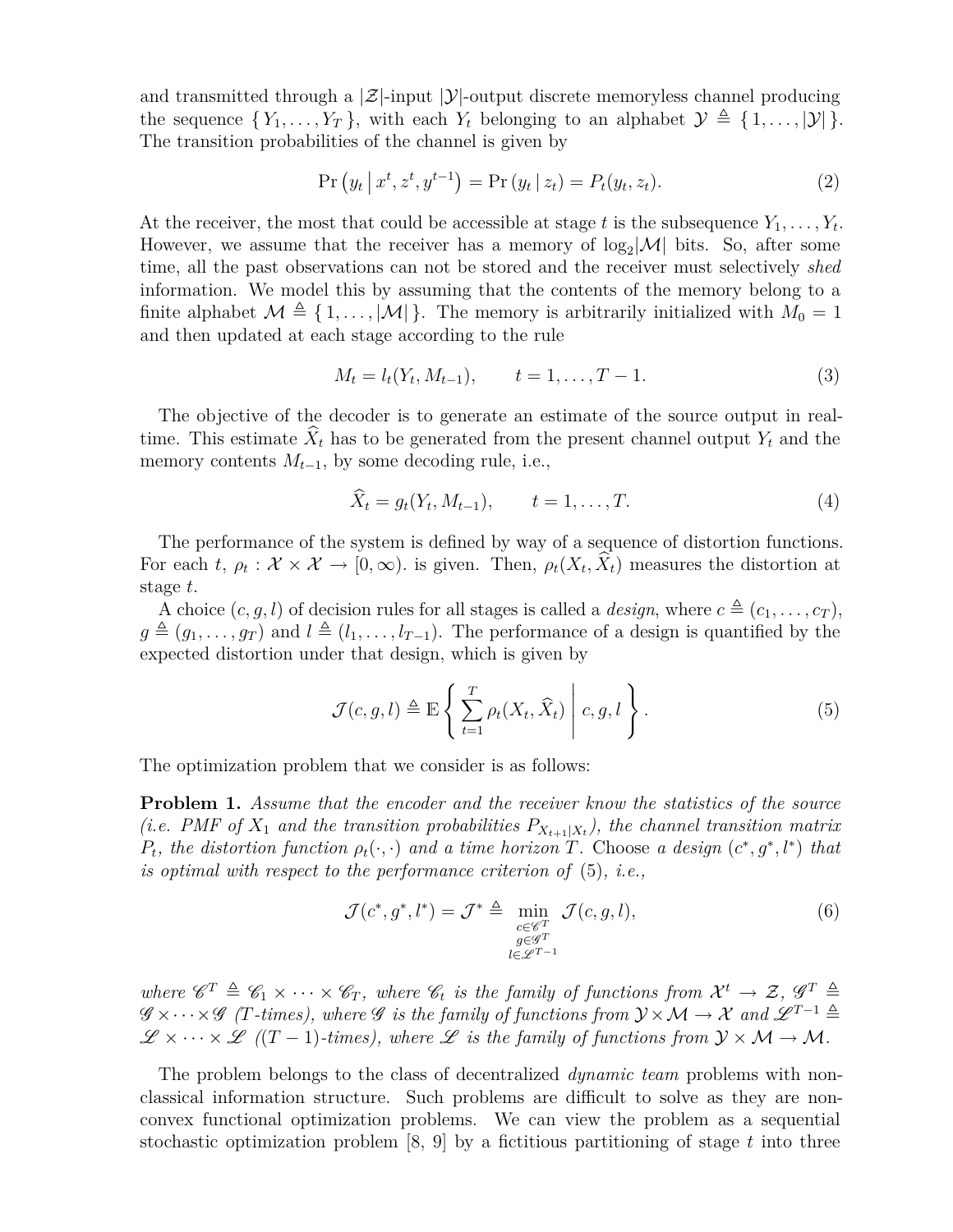parts. The encoder transmits at  $t^+$ , the decoder makes a decision at  $(t+\frac{1}{2})$  $(\frac{1}{2})$  and the memory is updated at  $(t + 1)^{-}$ . Now we have a stochastic optimization problem with a horizon of 3T where the decision makers can be ordered in advance, thus the problem is sequential. Witsenhausen [\[8\]](#page-9-9) presented a general framework to work with sequential stochastic optimization problems by converting them into *standard form*. The solution methodology presented therein is applicable only to finite horizon problems and can not be extended to infinite horizon problems. We exploit the structural results of [\[4\]](#page-9-1) to obtain a solution methodology which can be extended to infinite horizon problems. For completeness of presentation we summarize the structural results of [\[4\]](#page-9-1) next.

### <span id="page-3-0"></span>**3 Structural Results**

**Definition 1.** Let  $P_{M_t}$  be the encoder's belief about the memory contents of the receiver, *i.e.,*

$$
P_{M_t}(m) \triangleq \Pr\left(M_t = m \,|\, X^t, Z^t, c^t, l^t\right). \tag{7}
$$

For a particular realization  $x^t$  and an arbitrary (but fixed) choice of  $c^t$ ,  $l^t$ , the realization of  $P_{M_t}$  denoted by  $P_{M_t}$ , is a PMF on  $M_t$  and belongs to  $\mathcal{P}^{\mathcal{M}}$ , the space of PMFs on  $\mathcal{M}$ . If  $X<sup>t</sup>$  is random vector and  $c<sup>t</sup>$ ,  $l<sup>t</sup>$  are arbitrary (but fixed) functions, then  $P_{M_t}$  is a random vector belonging to  $\mathcal{P}^{\mathcal{M}}$ .

<span id="page-3-1"></span>**Theorem 1** (Structure of Optimal Encoder)**.** *Consider the problem of minimizing the expected distortion given by* [\(5\)](#page-2-0) *for any arbitrary (but fixed) decoder* g *and memory update* l*. Then, without loss in optimality, one can restrict attention to encoding rules of the form*

$$
Z_t = c_t(X_t, P_{M_{t-1}}), \qquad t = 2, \dots, T.
$$
 (8)

<span id="page-3-2"></span>**Theorem 2** (Structure of Optimal Decoder)**.** *Consider the problem of minimizing the expected distortion given by* [\(5\)](#page-2-0) *for any arbitrary (but fixed) encoder* c *and memory update rule* l*. Then, the design of an optimal decoder is a filtering problem and an optimal decoding rule* g ∗ *is given by*

$$
\hat{x}_t = g_t^*(y_t, m_{t-1}) = \tau_t(\xi_t(y_t, m_{t-1})),
$$
\n(9)

*where*

$$
\xi_t(y,m)(x) = \Pr\left(X_t = x \,|\, Y_t = y, M_{t-1} = m\right),\tag{10}
$$

*and*

$$
\tau_t(\xi_t) = \arg\min_{\hat{x}} \sum_{x \in \mathcal{X}} \rho_t(x, \hat{x}) \xi_t(x). \tag{11}
$$

See [\[4\]](#page-9-1) for a proof of these theorems.

#### **3.1 Implication of Structural Results**

The structural results simplify the problem as follows:

(i) Theorem [1](#page-3-1) implies that at each stage  $t$ , without loss in optimality, we can restrict attention to encoders belonging to  $\mathscr{C}_S$ , the family of functions from  $\mathcal{X} \times \mathcal{P}^{\mathcal{M}}$  to Z. Thus, at each stage, we can restrict to optimizing over a fixed (rather than time-varying) domain.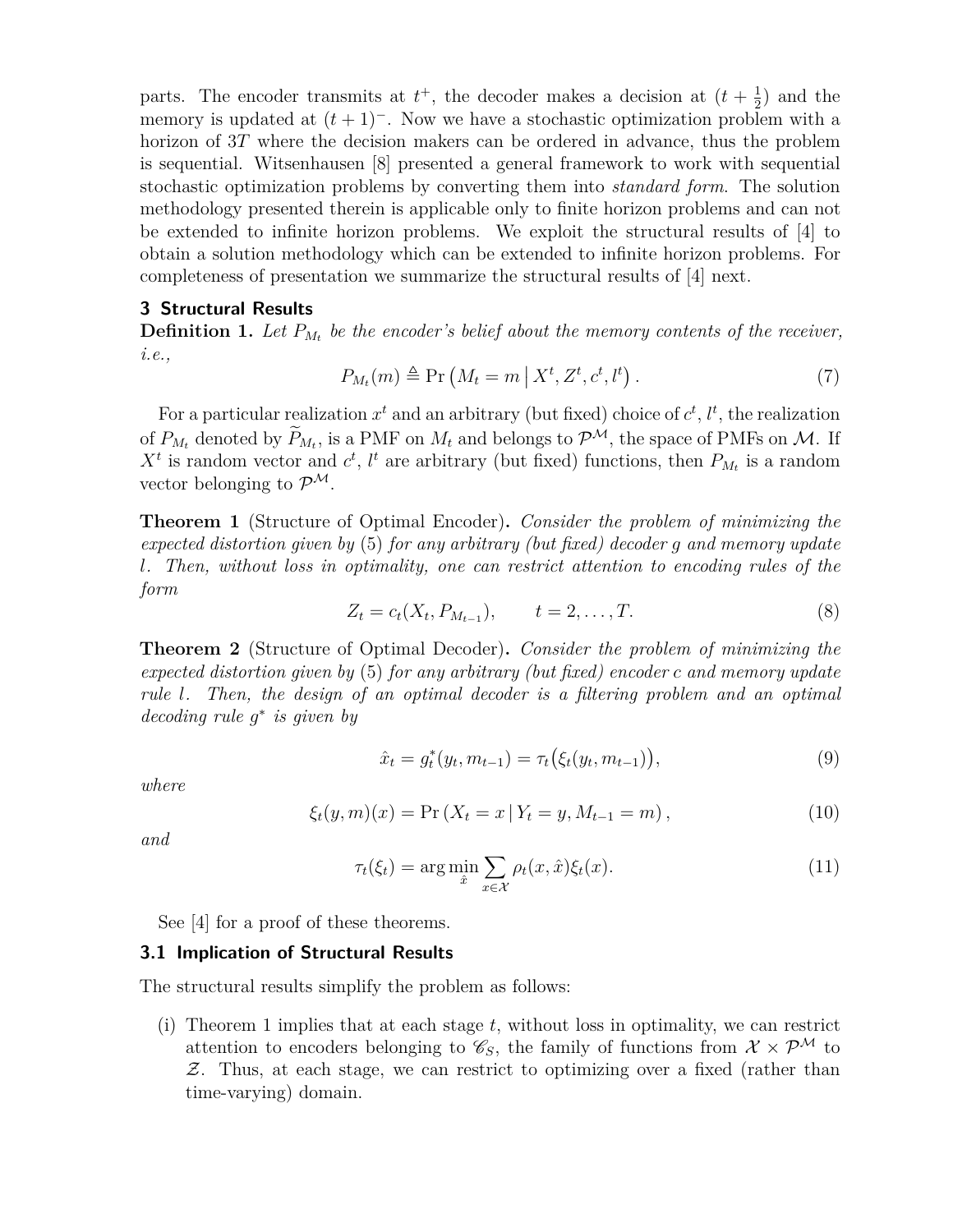(ii) Theorem [2](#page-3-2) implies that the structure of an optimal decoders is a deterministic function of  $\rho_t$ , the distortion measure at time t and  $\xi_t$ , the conditional PMF at time t, which in turn depends only on the choice of decision rules  $c<sup>t</sup>$  and  $l<sup>t-1</sup>$ . Thus, an optimal decoder at time t can be written as  $g_t^* = g_t^*(c^t, l^{t-1})$ , implying that an optimal decoder obtained by Theorem [2](#page-3-2) can be expressed in terms of the encoder and memory update rule as  $g^*(c, l)$ . For any design define

<span id="page-4-1"></span>
$$
\widetilde{\mathcal{J}}(c,l) \triangleq \mathcal{J}(c,g^*(c,l),l),\tag{12}
$$

<span id="page-4-2"></span>and consider the following problem:

**Problem 2.** *Under the assumptions of Problem [1,](#page-2-1) choose a design*  $(c^*, l^*)$  *that is optimal with respect to the performance criterion of* [\(12\)](#page-4-1)*, i.e.,*

$$
\widetilde{\mathcal{J}}(c^*, l^*) = \widetilde{\mathcal{J}}^* = \inf_{\substack{c^* \in \mathscr{C}_S^T \\ l \in \mathscr{L}^T}} \mathcal{J}\big(c, g^*(c, l), l\big),\tag{13}
$$

 $where \mathcal{C}_S^T \triangleq \mathcal{C}_S \times \cdots \times \mathcal{C}_S$  (T-times)

Clearly,  $\mathcal{J}^* = \mathcal{J}^*$  i.e., the design  $(c^*, g^*, l^*)$  obtained by an optimal solution  $(c^*, l^*)$ of Problem [2,](#page-3-2) along with an optimal decoder  $g^*(c^*, l^*)$  obtained by Theorem 2, is an optimal solution for Problem [1.](#page-2-1)

In the next section we provide a sequential decomposition for Problem [2.](#page-4-2)

#### <span id="page-4-0"></span>**4 Joint Optimization**

The critical step in obtaining an optimization methodology based on sequential decomposition is identifying an information state sufficient for performance evaluation of the system. In this section, we give expressions for an information state and explain how to obtain a sequential decomposition of the problem. The intuition behind our approach is as follows. The distortion at stage t depends on  $X_t$  and  $X_t$ . We need to find a *field basis* and *conditional basis* for  $\dot{X}_t$  (see [\[7\]](#page-9-0)) for each agent at each stage. However, just finding a field and conditional basis is not sufficient. These combined bases must form a *state* (in the sense of [\[10\]](#page-9-11)) for the purpose of performance evaluation. Suppose  $\pi_t$  and  $\varphi_t$ are the information states of the encoder and memory update respectively. They need to satisfy the following properties:

- (i)  $\pi_t$  is a function only of the encoder's information and the past encoding and memory update rules. Any choice of the present encoding rule  $c_t$  together with  $\pi_t$  determine  $\varphi_t$ , the information state for the memory update at the next step.
- (ii)  $\varphi_t$  is a function only of the receiver's information and the past encoding and memory update rules. Any choice of the present memory update rule  $l_t$  together with  $\varphi_t$ determine  $\pi_{t+1}$ , the information state for the encoder at the next step.
- (iii) At each stage both the encoder and the receiver can evaluate the expected cost to go from their respective information state and choice of present and future decision rules. *This expectation is conditionally independent of the past decision rules, conditioned on the current information state*.

The above properties can be written more formally as follows: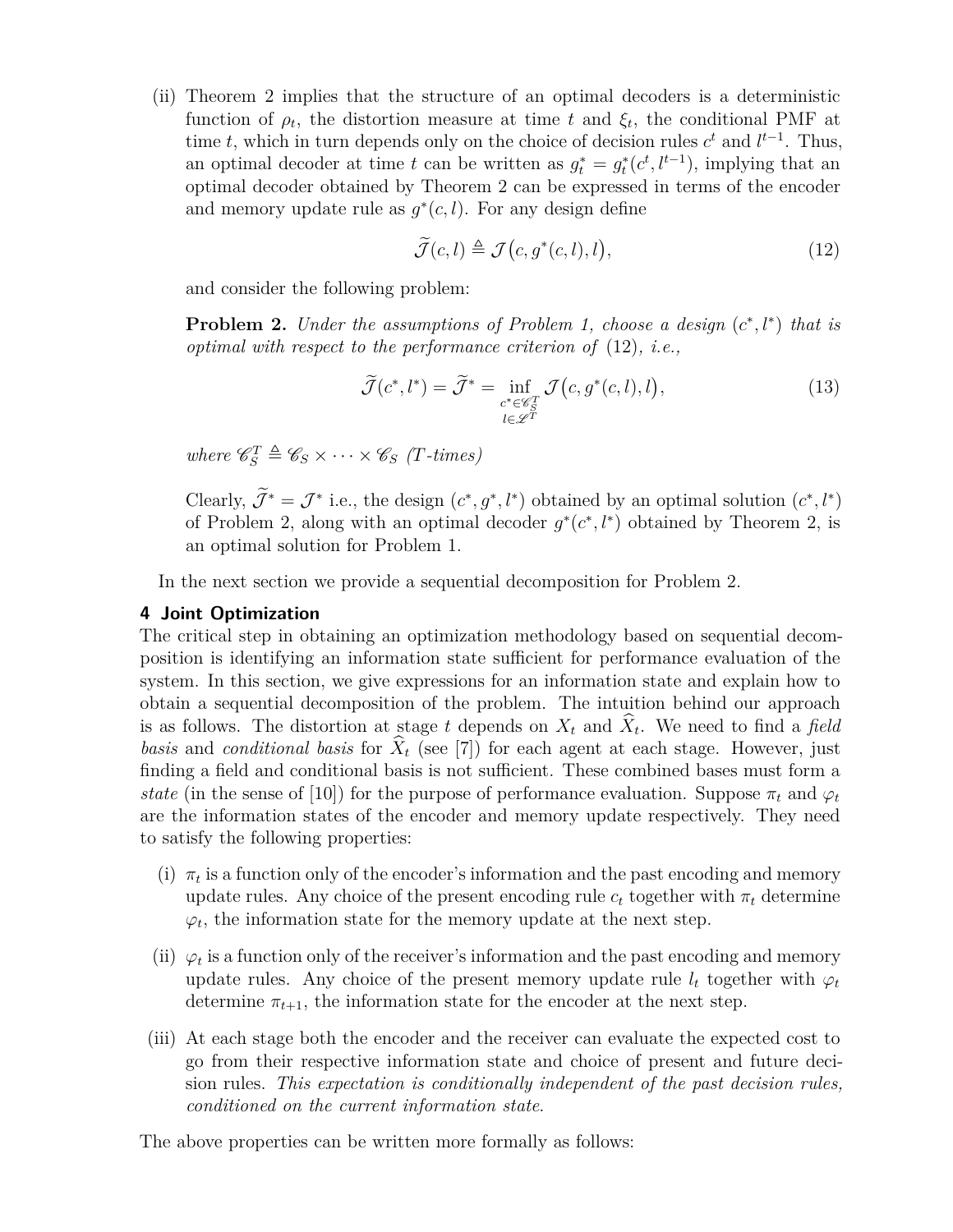- **(S1a)**  $\pi_t$  is a function of  $x^t$ ,  $c^{t-1}$  and  $l^{t-1}$ .
- **(S1b)**  $\varphi_t$  is a function of  $y_t$ ,  $m_{t-1}$ ,  $c^t$  and  $l^{t-1}$ .
- **(S2a)**  $\varphi_t$  can be determined from  $\pi_t$  and  $c_t$ .
- **(S2b)**  $\pi_{t+1}$  can be determined from  $\varphi_t$  and  $l_t$ .
- **(S3)** For the purpose of performance evaluation,  $\pi_t$  absorbs the effect of  $c^{t-1}$ ,  $l^{t-1}$  and  $\varphi_t$ absorbs the effect of  $c^t, l^{t-1}$  on expected future distortion, i.e.

$$
\mathbb{E}\left\{\sum_{s=t}^{T}\rho_{s}(X_{s},\widehat{X}_{s})\middle| c,g,l\right\} = \mathbb{E}\left\{\sum_{s=t}^{T}\rho_{s}(X_{s},\widehat{X}_{s})\middle| \pi_{t},c_{t}^{T},l_{t}^{T}\right\} \n= \mathbb{E}\left\{\sum_{s=t}^{T}\rho_{s}(X_{s},\widehat{X}_{s})\middle| \varphi_{t},c_{t+1}^{T},l_{t}^{T}\right\},\right\}
$$

or alerntively

$$
\begin{aligned} \textbf{(S3*)} \ \mathbb{E} \left\{ \left. \rho_t(X_t, \widehat{X}_t) \; \right| \, c, g, l \, \right\} &= \mathbb{E} \left\{ \left. \rho_t(X_t, \widehat{X}_t) \; \right| \, \pi_t, c_t \, \right\} \\ &= \mathbb{E} \left\{ \left. \rho_t(X_t, \widehat{X}_t) \; \right| \, \varphi_t, l_t \, \right\}. \end{aligned}
$$

Properties  $(S1)$ , $(S2)$ , $(S3)$  are equivalent to properties  $(S1)$ , $(S2)$ , $(S3<sup>*</sup>)$ .  $(S1)$  and  $(S2)$ imply that  $\pi_t$  and  $\varphi_t$  are *states* and **(S3)** ensures that  $\pi_t$  and  $\varphi_t$  absorb the effect of past decision rules on expected future distortion. Thus, they are sufficient for the purpose of performance evaluation. In this section we find information states  $\pi_t$  and  $\varphi_t$  that satisfy **(S1)**–**(S3)**. We define the following:

**Definition 2.** Let  $P_{Y_t, M_{t-1}}$  be the encoder's belief about the channel output and memory *contents of the receiver, i.e.,*

$$
P_{Y_t, M_{t-1}}(y, m) \triangleq \Pr(Y_t = y, M_{t-1} = m \mid X^t, Z^t, c^t, l^{t-1}).
$$
\n(14)

For a particular realization  $x^t$  and a particular choice  $c^t$ ,  $l^{t-1}$ , the realization of  $P_{Y_t,M_{t-1}}$ , denoted by  $P_{Y_t, M_{t-1}}$ , is a PMF on  $(Y_t, M_{t-1})$  and belongs to  $\mathcal{P}^{Y \times M}$ , the space of PMFs on  $\mathcal{Y} \times \mathcal{M}$ . If  $X^t$  is a random vector and  $c^t$ ,  $l^{t-1}$  are arbitrary (but fixed) functions, then  $P_{Y_t, M_{t-1}}$  is a random vector belonging to  $\mathcal{P}^{\mathcal{Y} \times \mathcal{M}}$ .

<span id="page-5-0"></span>**Lemma 1.** *At each stage* t*,*

- *(i) there is a deterministic function*  $\nu_t(\cdot)$  *such that*  $P_{Y_t, M_{t-1}} = \nu_t(P_{M_{t-1}}, Z_t)$ ,
- *(ii) there is a deterministic function*  $\psi_t(\cdot)$  *such that*  $P_{M_t} = \psi_t(P_{Y_t, M_{t-1}}, l_t)$ .

*Proof.* See [\[3\]](#page-9-2).

**Definition 3.** Let  $\Pi$  (resp.  $\Phi$ ) be the space of probability measures on  $\mathcal{X} \times \mathcal{P}^{\mathcal{M}}$  (resp.  $\mathcal{X} \times \mathcal{P}^{\mathcal{Y} \times \mathcal{M}}$ . Define  $\pi_t$  and  $\varphi_t$  as follows:

$$
\pi_t = \Pr\left(X_t, P_{M_{t-1}}\right),\tag{15}
$$

$$
\varphi_t = \Pr\left(X_t, P_{Y_t, M_{t-1}}\right),\tag{16}
$$

<span id="page-5-1"></span>*where*  $\pi_t$  *(resp.*  $\varphi_t$ *)* belongs to  $\Pi$  *(resp.*  $\Phi$ *).*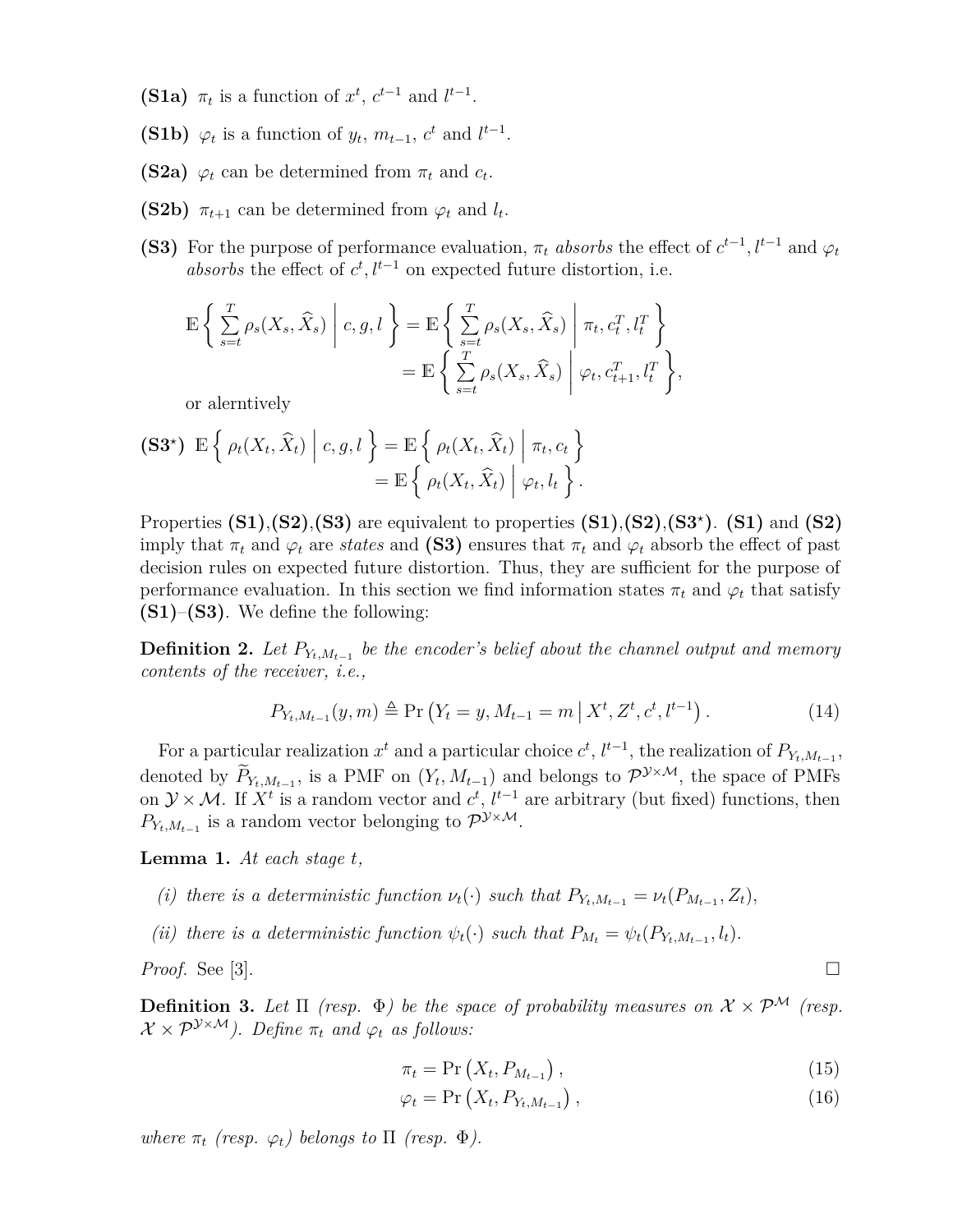**Theorem 3.**  $\pi_t$  *and*  $\varphi_t$  *are the information states for the encoder and memory update respectively, i.e.,*

*(i) there is a linear transformation*  $Q_t(c_t)$  *such that* 

<span id="page-6-1"></span><span id="page-6-0"></span>
$$
\varphi_t = Q_t(c_t)\pi_t,\tag{17}
$$

*(ii) there is a linear transformation*  $\hat{Q}_t(l_t)$  *such that* 

$$
\pi_{t+1} = \widehat{Q}_t(l_t)\varphi_t,\tag{18}
$$

*(iii) for any choice of* c *and* l*, the expected conditional instantaneous cost can be expressed as*

<span id="page-6-2"></span>
$$
\mathbb{E}\left\{\rho_t(X_t,\widehat{X}_t)\middle| c^t, g_t^*(c^t, l^{t-1}), l^{t-1}\right\} = \tilde{\rho}_t(\varphi_t). \tag{19}
$$

*where*  $g_t^*(c^t, l^{t-1})$  *is an optimal decoding rule corresponding to*  $c^t$ ,  $l^{t-1}$  *and*  $\tilde{\rho}_t(\cdot)$  *is a deterministic function.*

*Proof.* This follows from Lemma [1.](#page-5-0) See [\[3\]](#page-9-2) for detailed proof.  $\square$ 

The choice of functions  $c^t$ ,  $l^{t-1}$ ,  $g_t^*(c^t, l^{t-1})$  make the variable  $\hat{X}_t$  a random variable with well defined distribution. Thus, the performance criterion of  $(12)$  can be rewritten as

<span id="page-6-3"></span>
$$
\mathbb{E}\left\{\sum_{t=1}^{T}\rho_t(X_t,\widehat{X}_t)\middle| c,g^*(c,l),l\right\} = \sum_{t=1}^{T}\mathbb{E}\left\{\rho_t(X_t,\widehat{X}_t)\middle| c^t,g_t^*(c^t,l^{t-1}),l^{t-1}\right\}
$$
\n
$$
=\sum_{t=1}^{T}\widetilde{\rho}_t(\varphi_t). \tag{20}
$$

Notice that [\(17\)](#page-6-0) and [\(18\)](#page-6-1) imply that  $\pi_t$  and  $\varphi_t$  are states, i.e. they satisfy **(S1)** and **(S2)**. Moreover, [\(19\)](#page-6-2) and [\(20\)](#page-6-3) imply that  $\pi_t$  and  $\varphi_t$  are sufficient for performance evaluation, i.e., satisfy **(S3)**. Hence Theorem [3](#page-5-1) implies that Problem [2](#page-4-2) is equivalent to the following deterministic optimization problem:

<span id="page-6-4"></span>**Problem 3.** *Consider a deterministic system which evolves as follows:*

$$
\varphi_t = Q_t(c_t)\pi_t, \qquad t = 1, \dots, T,
$$
\n(21)

$$
\pi_{t+1} = \hat{Q}_t(l_t)\varphi_t, \qquad t = 1, \dots, T-1,
$$
\n(22)

*where*  $c_t$  *and*  $l_t$  *are functions belonging to*  $\mathscr{C}_s$  *and*  $\mathscr{L}$  *respectively and*  $Q_t(\cdot)$  *and*  $\widehat{Q}_t(\cdot)$  *are deterministic transforms depending on*  $c_t$  *and*  $l_t$  *respectively. The initial state*  $\pi_1$  *of the system is known. If the system is in state*  $\varphi$  *at stage t, it incurs a cost*  $\tilde{\rho}_t(\varphi_t)$ *.* 

*The optimization problem is to obtain decision rules*  $c \triangleq (c_1, \ldots, c_T)$ ,  $l \triangleq (l_1, \ldots, l_{T-1})$ *to minimize the total cost over horizon*  $T$ *, i.e., find optimal design*  $(c^*, l^*)$  *such that* 

$$
\widetilde{\mathcal{J}}(c^*, l^*) = \widetilde{\mathcal{J}}^* = \inf_{\substack{c^* \in \mathscr{C}_S^T \\ l^* \in \mathscr{L}^T}} \sum_{t=1}^T \widetilde{\rho}_t(\varphi_t). \tag{23}
$$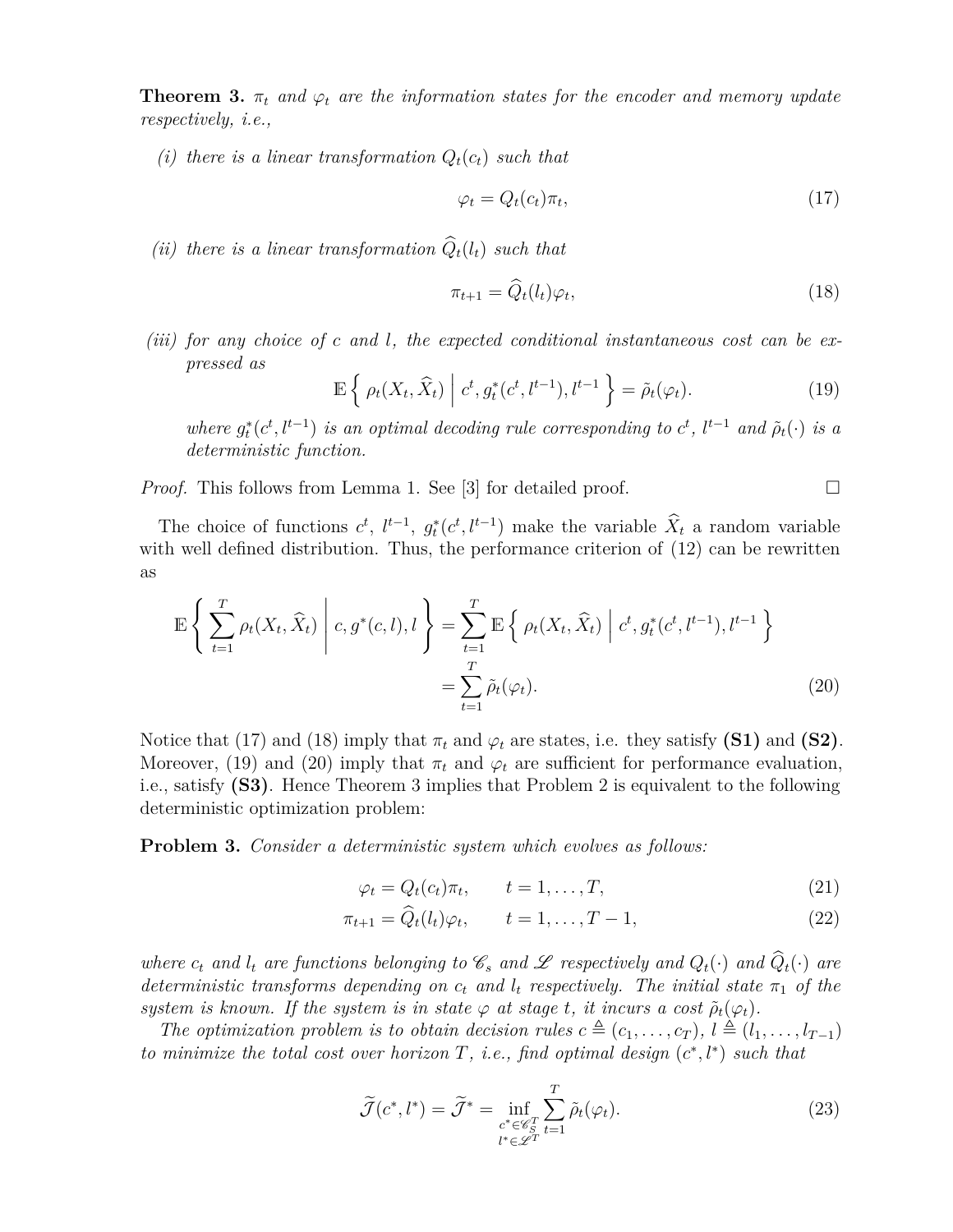This is a classical deterministic control problem; optimal functions  $(c^*, l^*)$  are determined by the nested optimality equations given below.

<span id="page-7-1"></span>**Theorem 4.** An optimal design  $(c^*, l^*)$  for Problem [3](#page-6-4) (and consequently for Problem [2](#page-4-2) *and thereby for Problem [1\)](#page-2-1) can be determined by the solution of the following nested optimality equations:*

$$
V_T(\varphi) \equiv 0,\tag{24}
$$

$$
V_t(\pi_t) = \inf_{c_t \in \mathscr{C}_S} \left[ \tilde{\rho}_t \big( Q_t(c_t) \pi \big) + \tilde{V}_t \big( Q_t(c_t) \pi \big) \right], \qquad t = 1, \dots, T,
$$
\n(25)

$$
\widehat{V}_t(\varphi) = \min_{l_t \in \mathscr{L}} \left[ V_{t+1}(\widehat{Q}_t(l_t)\varphi) \right], \qquad t = 1, \dots, T-1.
$$
 (26)

*Proof.* This is a standard result, see [\[6,](#page-9-12) Chapter 2]  $\Box$ 

<span id="page-7-0"></span>**5 Time Homogeneous System — Finite Horizon Case**

For many applications the system is time-homogeneous, that is, the source is timeinvariant Markov process  $(P_{X_{t+1}|X_t}$  does not depend on t), the channel is time-invariant (transition matrix  $P_t$  does not depend on t) and the distortion metric  $\rho_t(\cdot)$  is time invariant. For such a system, the functions  $\nu_t(\cdot)$ ,  $\psi_t(\cdot)$ , the linear transforms  $Q_t(\cdot)$ ,  $\widehat{Q}_t(\cdot)$  and the distortion  $\tilde{\rho}_t(\cdot)$  defined in Theorem [3](#page-5-1) are time-invariant, so we can drop the subscripts t and simply refer them as  $\nu(\cdot)$ ,  $\psi(\cdot)$ ,  $Q(\cdot)$ ,  $\widehat{Q}(\cdot)$  and  $\widetilde{\rho}(\cdot)$  respectively. So, we obtain an equivalent of Theorem [3](#page-5-1) making the corresponding changes. Thus, Problem [3](#page-6-4) reduces to a time-homogeneous problem — one in which state space, action space, system update equation and instantaneous cost do not depend on time. Hence the optimality equations of Theorem [3](#page-5-1) can be written in a more compact manner We can define the following:

<span id="page-7-2"></span>**Definition 4.** Let  $V$  *(resp.*  $\hat{V}$ *)* be the family of functions from  $\Pi$  *(resp.*  $\Phi$ *)* to  $\mathbb{R}^+$ *. Define operators*  $W(c)$  (resp.  $\widehat{W}(l)$ ) from  $\widehat{V}$  to  $V$  (resp.  $V$  to  $\widehat{V}$ ) as follows:

$$
(W(c)\widehat{V})(\pi) = \widetilde{\rho}(Q(c)\pi) + \widehat{V}(Q(c)\pi), \qquad (27)
$$

$$
\left(\widehat{W}(l)V\right)(\varphi) = V\left(\widehat{Q}(l)\varphi\right). \tag{28}
$$

*Further define transformations* W (resp.  $\widehat{\mathcal{W}}$ ) from  $\widehat{\mathcal{V}}$  *to*  $\mathcal{V}$  (resp.  $\mathcal{V}$  *to*  $\widehat{\mathcal{V}}$ ) as follows:

$$
\left(\mathcal{W}\widehat{V}\right)(\pi) = \inf_{c \in \mathscr{C}_S} \left(W(c)\widehat{V}\right)(\pi),\tag{29}
$$

$$
\left(\widehat{\mathcal{W}}V\right)(\varphi) = \inf_{l \in \mathcal{L}} \left(\widehat{W}(l)V\right)(\varphi). \tag{30}
$$

**Theorem 5.** For the time-homogeneous case, the value functions  $V_t$  and  $\widehat{V}_t$  of Theorem [4](#page-7-1) *evolve in a time-homogeneous manner as follows:*

$$
\widehat{V}_t = \widehat{\mathcal{W}} V_{t+1}, \qquad t = 1, \dots, T-1,\tag{31}
$$

$$
V_t = \mathcal{W}\hat{V}_t, \qquad t = 1, \dots, T,
$$
\n(32)

*with the terminal condition given by*

$$
\widehat{V}_T \equiv 0. \tag{33}
$$

The arguments minimizing  $V_t$  and  $V_t$  at each stage determine the decision rules  $c_t$  and  $l_t$ . *Proof.* This follows immediately from Theorem [4.](#page-7-1) □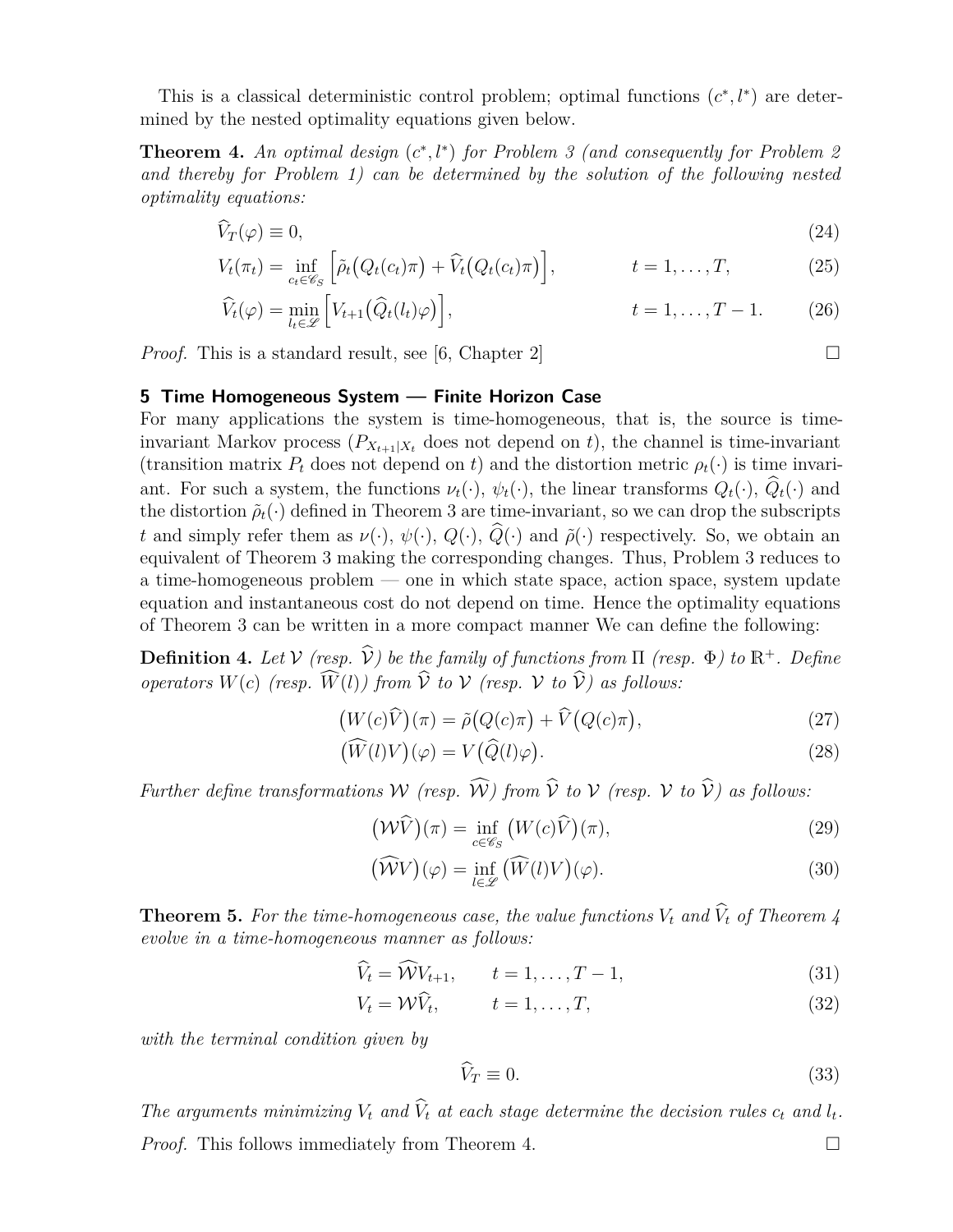#### <span id="page-8-0"></span>**6 Time Homogeneous System — Infinite Horizon Case**

<span id="page-8-1"></span>We consider a time-homogeneous system as in Section [5.](#page-7-0) However, instead of a finite horizon  $T$ , we consider the infinite horizon case with performance of a design determined by

$$
\mathcal{J}(c, g, l) = \mathbb{E}\left\{\left.\sum_{t=1}^{\infty} \beta^{t-1} \rho(X_t, \widehat{X}_t)\right| c, g, l\right\},\tag{34}
$$

where  $\beta \in (0,1)$  is called the discount factor. With a slight modification of the proof of [\[4,](#page-9-1) Section 2.4] one can show that the structural results of Section [3](#page-3-0) are also valid in this case. Further, Theorem [3](#page-5-1) (with the changes mentioned in previous section) holds for the infinite-horizon case also.

**Definition 5.** Define operators W,  $\widehat{W}$  and transforms W,  $\widehat{W}$  as in Definition [4,](#page-7-2) with *one change — modify the definition of* W *to take the discounting into account as follows:*

$$
(W(c)\widehat{V})(\pi) = \tilde{\rho}(Q(c)\pi) + \beta \widehat{V}(Q(c)\pi).
$$
\n(35)

**Theorem 6.** *For the infinite horizon time-homogeneous system with the performance criterion of* [\(34\)](#page-8-1)*, the evolution of value function is governed by the following set of equations*

$$
V_t = \mathcal{W}\hat{V}_t,\tag{36}
$$

$$
\hat{V}_t = \hat{\mathcal{W}} V_{t+1}.\tag{37}
$$

*The arguments that minimize*  $\widehat{V}_t$  *and*  $V_{t+1}$  *at each stage determine the decision rules*  $c_t$ and  $l_t$ .

*Proof.* This is the solution of the time-homogeneous problem formulated by considering a time-homogeneous version of Problem [3](#page-6-4) with the optimization criteria being minimizing  $\mathbb{E}\left\{\sum_{t=1}^{\infty}\beta^{\overline{t}-1}\tilde{\rho}(\varphi_t)\mid c,g^*(c,l),l\right\}.$ 

**Definition 6.** *A design*  $(c, l)$ *,*  $c \triangleq (c_1, c_2, \ldots)$ *,*  $l \triangleq (l_1, l_2, \ldots)$  *is called stationary (or time-invariant)* if  $c_1 \equiv c_2 \equiv \cdots \equiv c, l_1 \equiv l_2 \equiv \cdots \equiv l$ .

**Theorem 7.** *For the time homogeneous case with the performance measure of* [\(34\)](#page-8-1)*, if the distortion measure*  $\rho(\cdot)$  *is bounded and discount factor*  $\beta < 1$ *, then stationary designs* are  $\varepsilon$ -optimal, that is, for any design  $(c', l')$  and any  $\varepsilon > 0$ , there exists a stationary *design*  $(c^{\infty}, l^{\infty})$  *such that* 

$$
\mathcal{J}(c^{\infty}, l^{\infty}) = V(\pi_1) \le \mathcal{J}(c', l') + \varepsilon,
$$
\n(38)

*where* V *is the* unique *fixed point of*

$$
V = (\mathcal{W} \circ \mathcal{W})V,\tag{39}
$$

*and* c and l are the corresponding arg min and  $c^{\infty} = (c, c, \dots), l^{\infty} = (l, l, \dots)$ *.* 

*Proof.* See [\[3\]](#page-9-2).

We have shown that a unique stationary  $\varepsilon$ -optimal policy exists. Thus, for the infinite horizon problem, without loss of optimality, we can restrict attention to stationary policies. This simplifies the implementation of an optimal policy.